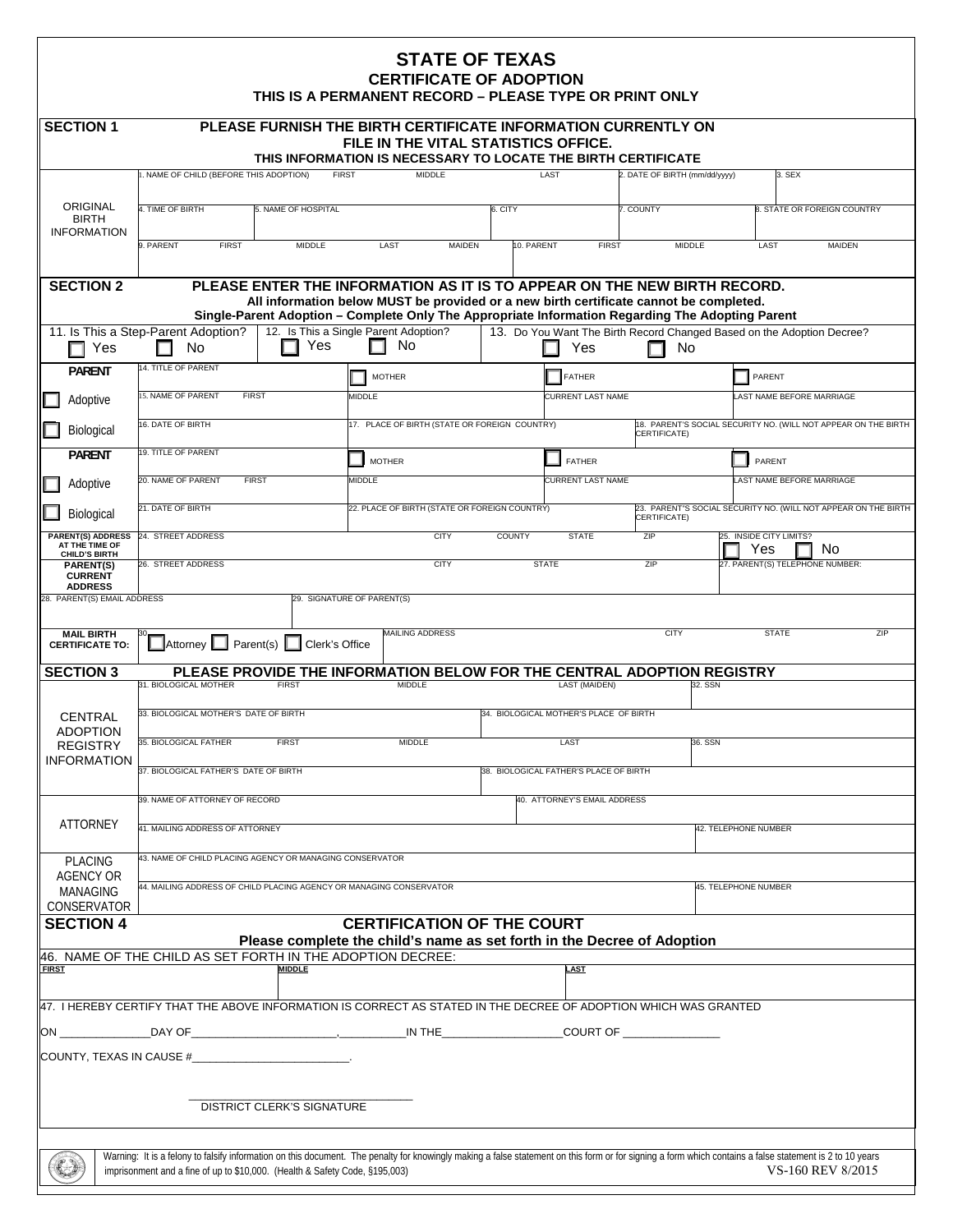# **CERTIFICATE OF ADOPTION INSTRUCTIONS**

These instructions are designed to assist you in the proper completion of the Certificate of Adoption. Should you have any questions, please contact our office toll free at 888-963-7111 for assistance. **PLEASE TYPE OR PRINT LEGIBLY.** 

## **SECTION 1**

The information in this section relates to the child's information currently on file in the Vital Statistics Office. Enter the name of the child prior to adoption in item 1. This information must be supplied to enable us to locate the adoptee's current certificate of birth.

## **SECTION 2**

Item #11 **If this is a step-parent adoption**, the information concerning the biological parent (s) **MUST** also be furnished.

Item # 12 **If this is a single parent adoption,** please complete the appropriate information regarding adopting parent.

A step-parent adoption is **not** a single-parent adoption.

Item #13 If a NEW certificate is to be prepared, mark "YES".

Items #14 through #28 this information relates to the adoptive parents. Some of this information will be transferred to the NEW certificate of birth.

Item #30 should be completed to indicate if the Attorney, Parent(s), or District Clerk will receive the new birth certificate and provide the current mailing address of the recipient.

## **SECTION 3**

Items #31 through #38 are for the Central Adoption Registry. Please provide the requested information obtained on the biological parent(s) at the time of the adoption and/or termination of parental rights.

Items #39 through #42 Enter the name, mailing address, email address and telephone number of the attorney of record.

Items #43 through #45 Enter the information relating to the child placing agency or managing conservator.

## **SECTION 4**

Items #46 through #47, should be completed by the Clerk of the Court. This section **MUST** be completed to show the child's name after adoption as shown in the final decree of adoption. If Section 4 is not completed by the clerk of the court granting the adoption, a **CERTIFIED COPY** of the final decree of adoption **MUST** be attached to the certificate of adoption form and will be retained by our office.

## **EXPLANATION OF FEES:**

FOR CHILDREN **BORN IN TEXAS OR A FOREIGN COUNTRY**, THE FEE TO FILE A NEW BIRTH CERTIFICATE BASED ON ADOPTION IS **\$47.00**. THE \$47.00 FEE INCLUDES THE REQUIRED \$25.00 FEE TO FILE THE ADOPTION AND THE \$22.00 FEE TO ISSUE ONE CERTIFIED COPY OF THE NEW BIRTH CERTIFICATE. (ADDITIONAL CERTIFIED COPIES ARE \$22.00 EACH)

THE **\$15.00** CENTRAL ADOPTION REGISTRY (CAR) FEE IS REQUIRED ON EACH ADOPTION DECREE GRANTED IN TEXAS. IF THE CHILD WAS BORN IN ANOTHER STATE AND THE ADOPTION WAS GRANTED IN TEXAS, ONLY THE \$15.00 CAR FEE IS REQUIRED.

FOR ADOPTIONS GRANTED IN OTHER US STATES OR TERRITORIES THE CENTRAL ADOPTION REGISTRY FEE OF \$15.00 IS NOT REQUIRED.

A **TOTAL FEE OF \$62.00** MAY BE SUBMITTED IN **ONE PAYMENT** MADE PAYABLE TO TEXAS VITAL STATISTICS.

## MAIL THE PROPERLY COMPLETED CERTIFICATE OF ADOPTION WITH THE **APPROPRIATE FEES** TO:

#### VITAL STATISTICS UNIT TEXAS DEPARTMENT OF STATE HEALTH SERVICES PO BOX 12040 AUSTIN TX 78711-2040

Warning: It is a felony to falsify information on this document. The penalty for knowingly making a false statement on this form or for signing a form which contains a false statement is 2 to 10 years imprisonment and a fine of up to \$10,000. (Health & Safety Code, §195,003) VS-160 REV 8/2015